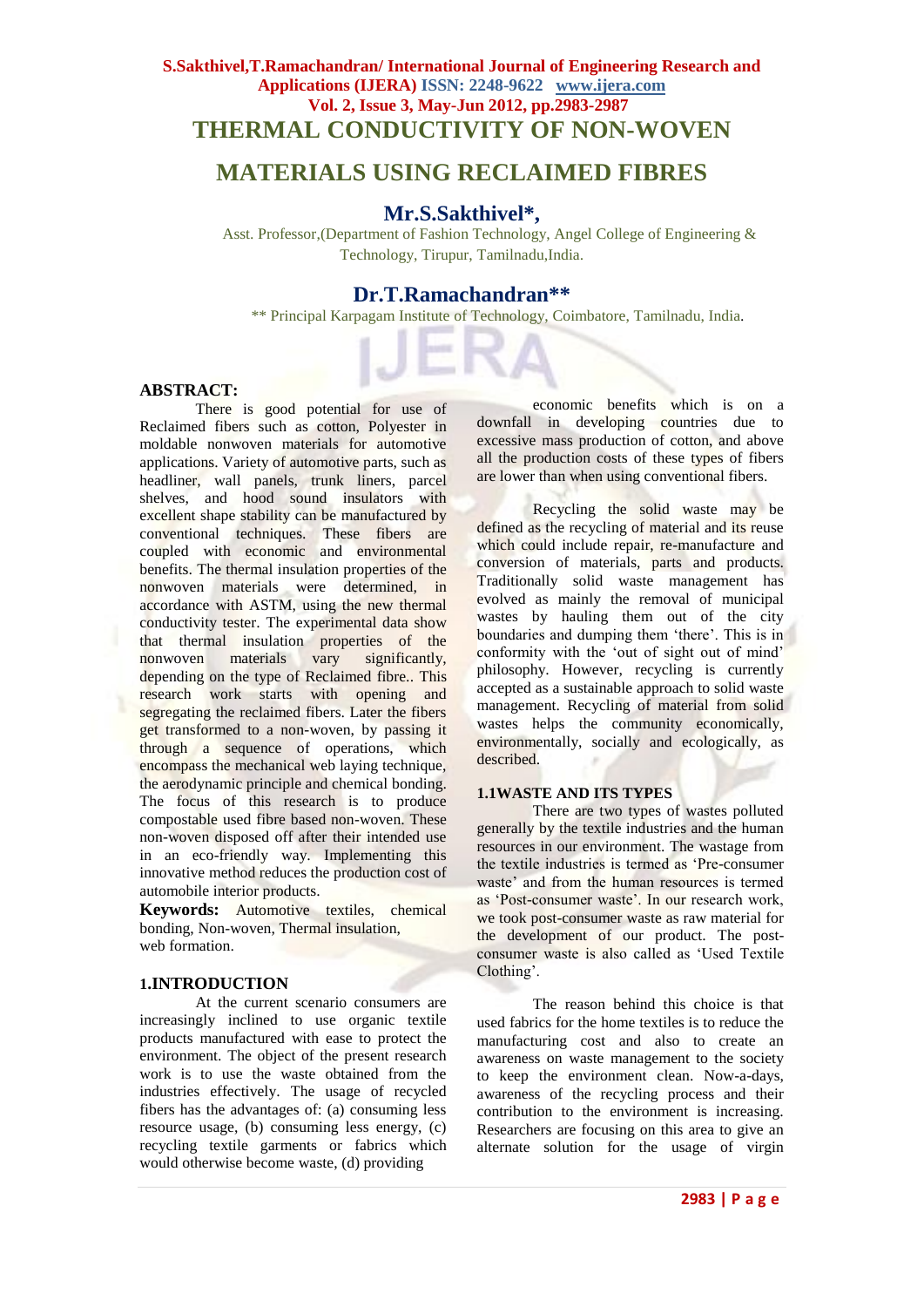resources and to produce the eco-friendly product.

## **2. METHODOLOGY**

#### **2.1. COLLECTION OF WASTE**

The cutting wastes are collected from the various garment industry. The wastes are collected in the form of fresh waste.

## **2.2. RAW MATERIAL PREPARATION**

Before knitted could be manufactured, the raw clothing materials had to be converted into yarn by open end spinning method and it is widely accepted preparatory method. This involves passing cut fabric pieces through two nipped feed rollers that grip the textile while a rapidly rotating cylinder covered in sharp metallic pins mechanically opens the fabric into

smaller fractions. The product of mechanical pulling typically consists of a mixture of individual fibers, yarn segments and smaller fabric pieces. Further separation stages are employed to increase the reduction of the segments and pieces into fiber form. The fiber is then collected on a vacuum assisted drum and fed out of the machine. The structure of the textile being re-fiberized influences the dimensions, degree of separation and homogeneity of the fibrous product. Dense woven textiles tend to produce very short fiber lengths, which are unsuitable for use in traditional yarn processing. More loosely formed structures, such as weft knitted textiles, tend to have lower density structures which yield longer fiber lengths when reprocessed.

| <i><b>2.5. FIBER FARTICULARS</b></i>              |                       |                      |                     |       |                       |                |  |
|---------------------------------------------------|-----------------------|----------------------|---------------------|-------|-----------------------|----------------|--|
| $2.5\%$ Span<br>Length                            | 50%<br>Span<br>Length | Uniformity<br>Ratio% | Micronaire<br>Value | LINT% | Invisible<br>$Loss\%$ | Yarn<br>Waste% |  |
| $20.65$ mm                                        | $7.70$ mm             | 37.29                | 4.06                | 84.05 | 0.73                  | 15.22          |  |
| $-1111$<br>$\mathbf{v}$ $\mathbf{v}$ $\mathbf{v}$ |                       |                      |                     |       |                       |                |  |

## **2.3. FIBER PARTICULARS**

*Table 1. Recycled Fiber Test.*

#### **2.4. WEB FORMATION**

Once the textile has been reconverted into fibrous form, the fibers must be assembled into a uniform web structure in order that a bonding process can be applied to stabilize the tenuous network. The most common form of dry laid web formation is carding, but heavier weight webs containing waste fibers are also commonly formed into webs using Garnett machines. The mechanically recovered fibers were processed on the NIRI nonwoven carding system and good compatibility was observed in terms of web weight uniformity and the degree of fiber separation. Immediately after carding, the webs were parallel lapped, which involves laying the webs over one another in the machine direction to improve final web uniformity further without changing the predominant fiber orientation. The resulting web is anisotropic in nature, in that fibers are preferentially aligned in the longitudinal direction.

## **2.5. CHEMICAL BONDING PROCESS**

Chemical or resin bonding is a generic term for interlocking fibers by the application of a chemical binder. The chemical binder most frequently used to consolidate fiber webs today is water-borne latex. Most latex binders are made from vinyl materials, such as polyvinyl acetate, polyvinylchloride, styrene/butadiene resin, butadiene, and polyacrylic, or their combinations.

Latexes are extensively used as non-woven binders, because they are economical, versatile, easily applied, and effective adhesives. The versatility of a chemical binder system can be indicated by enumerating a few factors that are considered when such a system is formulated.

The chemical composition of the monomer or backbone material determines stiffness/softness properties, strength, water affinity (hydrophilic/hydrophobic balance), elasticity, durability, and aging. The type and nature of functional side groups determines solvent resistance, adhesive characteristics, and cross-linking nature. The type and quantity of surfactant used influences the polymerization process, polymer stability, and the application method.

Chemical binders are applied to webs in amounts ranging from about 5% to as much as 60% by weight. In some instances, when clays or other weighty additives are included, add-on levels can approach or even exceed the weight of the web. Waterborne binders are applied by spray, saturation, print, and foam methods. A general objective of each method is to apply the binder material in a manner sufficient to interlock the fibers and provide fabric properties required of the intended fabric usage.

#### **2.6. SPRAY BONDING**

In spray bonding, binders are sprayed onto moving webs. Spray bonding is used for fabric applications which require the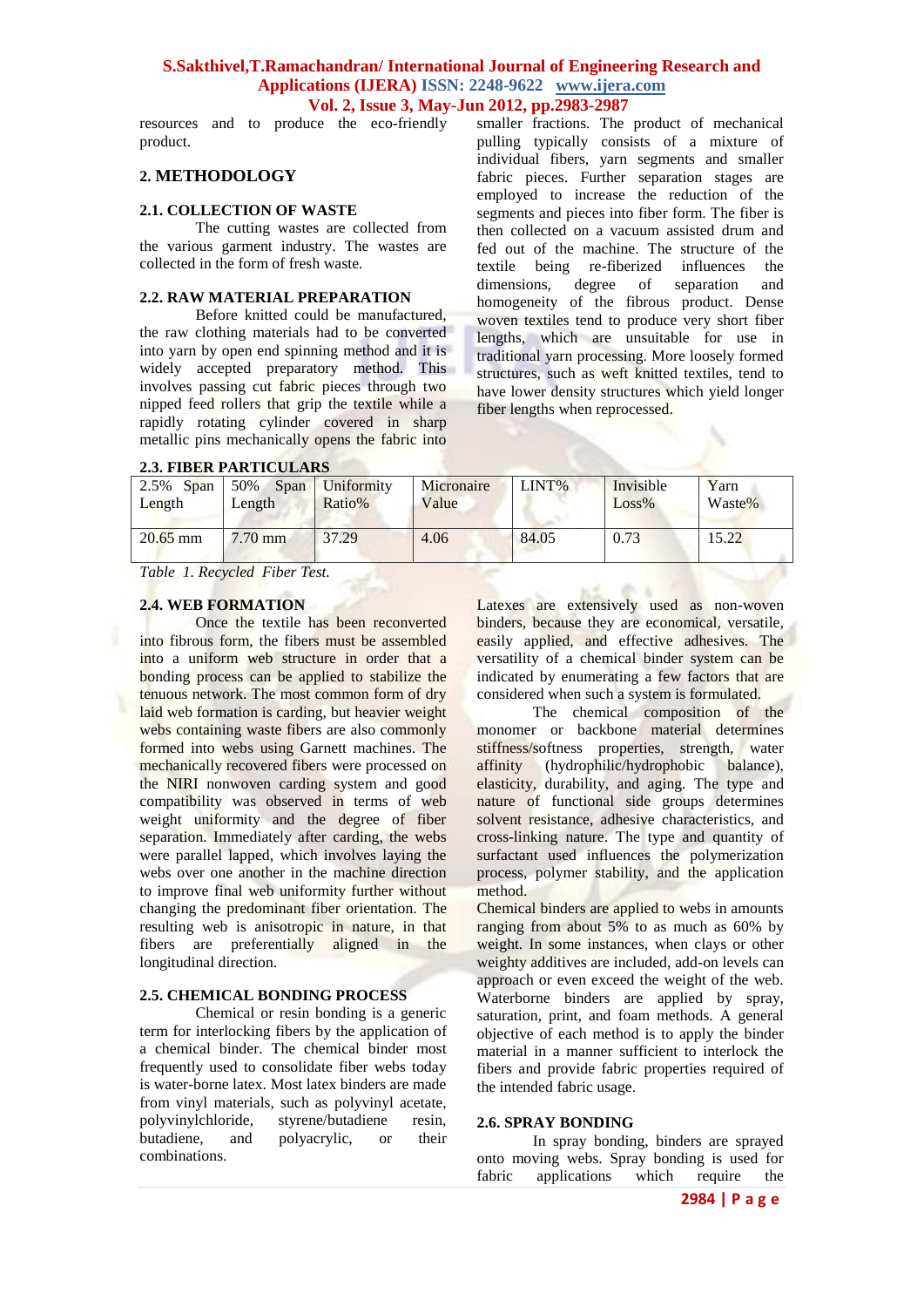maintenance of high loft or bulk, such as fiberfill and air-laid pulp wipes. The binder is atomized by air pressure, hydraulic pressure, or centrifugal force and is applied to the upper surfaces of the web in fine droplet form through a system of nozzles.

Lower-web-surface binder addition is accomplished by reversing web direction on a second conveyor and passing the web under a second spray station. After each spraying, the web is passed through a heating zone to remove water, and the binder is cured (set/cross-linked) in a third heating zone (Refer illustration). For uniform binder distribution, spray nozzles are carefully engineered.

### **3. RESULT AND DISCUSSION**

After evaluation of various techniques for measurement of thermal insulation properties of poorly conductive materials, such as Chemical bonding and spray bonding nonwoven fabrics, we selected chemical such as PVA and PVC, which is comparable to ASTM C518 Standard Test Method (ASTM 2005). Measurements of specific thermal conductivity of cellulosic-based nonwoven fabrics were performed using a newly developed thermal conductivity meter.

The thickness of the nonwoven samples was measured in accordance with standard ASTM D 5736-95. Before conducting measurements, all samples of non-woven materials were conditioned at standard textile **List of samples of nonwovens**

conditions (27 $\pm$ 2oC, 65 %  $\pm$  2 % RH) for 24 hours. The average of three measurements for each sample was used to calculate mean values of specific thermal conductivity for each nonwoven specimen. The overall accuracy of the measurements of thermal conductivity of nonwoven samples was found to be better then 2%, repeatability –  $0.5\%$  and reproducibility – 0.8%.

The experimental data on thermal conductivity  $(\lambda)$  for the chemical or spray bonding nonwovens (**automotive Textiles**) Because all tested samples had slightly different density and/or different cotton/polyester blending ratio, it was important to compare the thermal properties of these samples in a way that eliminates these effects. This was accomplished by normalizing the measured value of specific thermal conductivity of the sample  $(\lambda)$  by density coefficient (**ρ**). Normalized thermal conductivity (λ**/ρ**) provides a better means for comparison of thermal properties of non-woven materials by excluding variations in density caused by manufacturing and/or finishing processes. It also provides a better evaluation tool for these types of materials in light of their possible automotive application as thermal/sound insulators because more lightweight nonwovens would warrant better fuel efficiency.

|                         | <b>Sample</b>             | $\rho$<br><b>Density</b><br>(kg/m3) | λ<br>(W/mK) | $\lambda/\rho$ |
|-------------------------|---------------------------|-------------------------------------|-------------|----------------|
| <b>Chemical Bonding</b> |                           | 0.194                               | 0.0416      | 0.2144         |
|                         | $\overline{2}$            | 0.247                               | 0.0397      | 0.1607         |
|                         | 3                         | 0.254                               | 0.0427      | 0.1681         |
|                         | $\overline{4}$            | 0.239                               | 0.0436      | 0.1824         |
|                         | 5                         | 0.233                               | 0.0478      | 0.2051         |
|                         | 6                         | 0.252                               | 0.0456      | 0.1809         |
|                         | 7                         | 0.267                               | 0.0435      | 0.1629         |
|                         | 8                         | 0.231                               | 0.0387      | 0.1675         |
| Spray bonding           | 9                         | 0.244                               | 0.0467      | 0.1913         |
|                         | Cotton/polyester<br>75/25 | 0.211                               | 0.0423      | 0.2004         |

**Table-2 Non-woven Sample Analysis**

## **Samples of nonwoven**

| I SAMPLE            | <b>SAMPLE DESCRIPTION</b>                                            |  |  |
|---------------------|----------------------------------------------------------------------|--|--|
| $\overline{CB}$ 9-1 | Chemical Bonding: $2$ hours cotton/polyester +PVA                    |  |  |
| <b>SB</b> 9-1       | bonding:1<br>cotton/Polyester<br><b>Spray</b><br>hour<br>$+$ PVA/PVC |  |  |

**Table-3** Sample description

#### **3.1 Nonwoven Material**

Nine nonwovens of chemical and spray bonded samples (automotive Textiles;) were

produced in our Textile Processing Laboratory. The cotton fiber was cleaned by cotton cleaner and mixed with the polyester fiber in a ratio of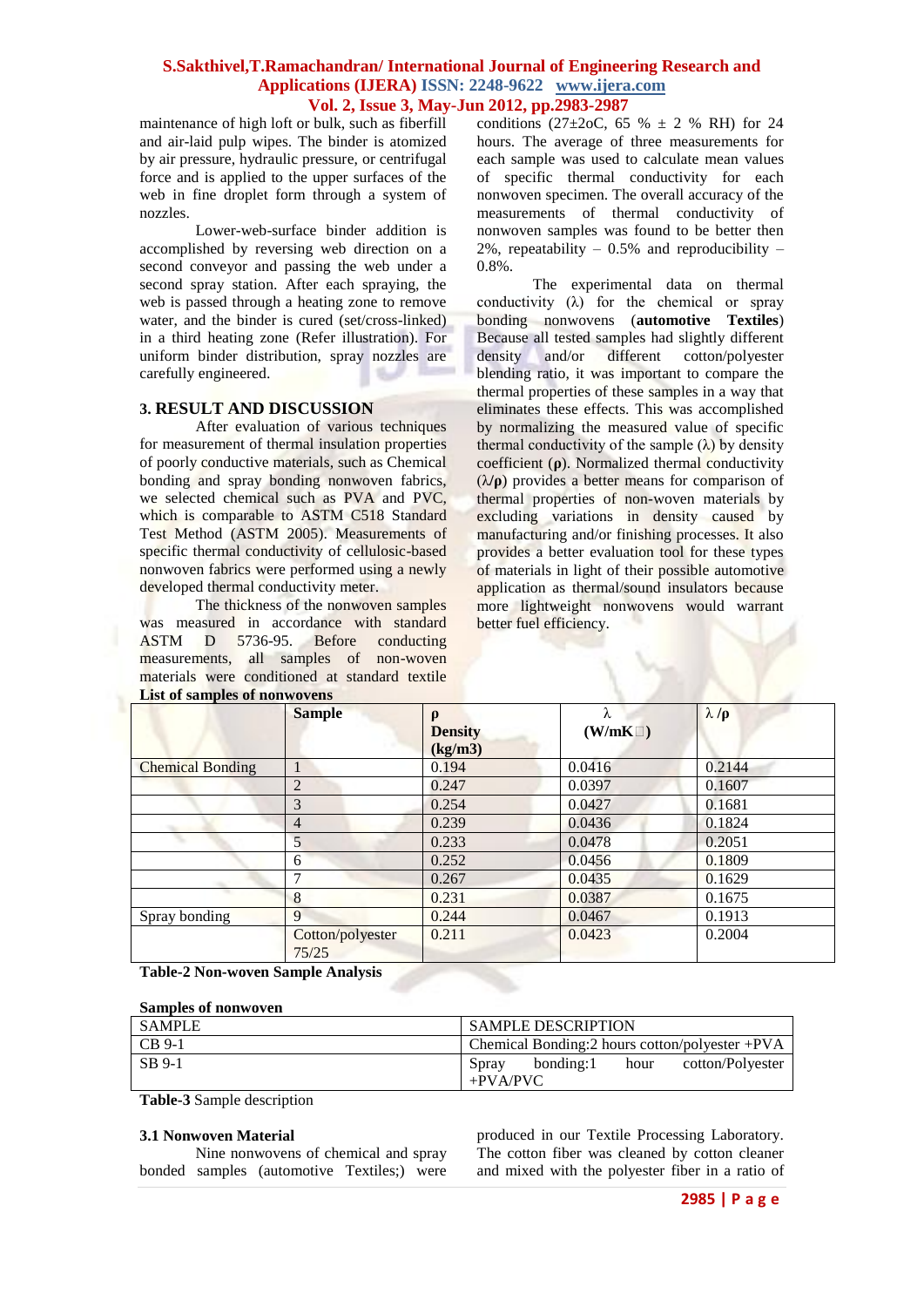75% cotton and 25% Polyester. The Cotton/Polyester blend was fed into the process of Chemical Bonding to obtain uniform fiber web. The web was further bonded with 10% PVA solution that was prepared from granulated PVA powder and applied to the nonwoven by a padding machine. The padded nonwoven was then dried in an oven

**Fig-2 Graphical Representation of Non- woven Material Weight (W/mK)**.









**Fig-3 Graphical representation of Average of Density and weight of Non woven Material**



**Fig-4 Specific Thermal Conductivities of nonwoven Material vs their Density.**

### **4.CONCLUSION**

The Reclaimed fibre based non-woven materials, suitable for automotive application, was fabricated from, cotton/Polyester recycled substandard (PVA). The data indicate that Chemical Bonded and Spray Bonded nonwoven Materials would be good thermal insulators than